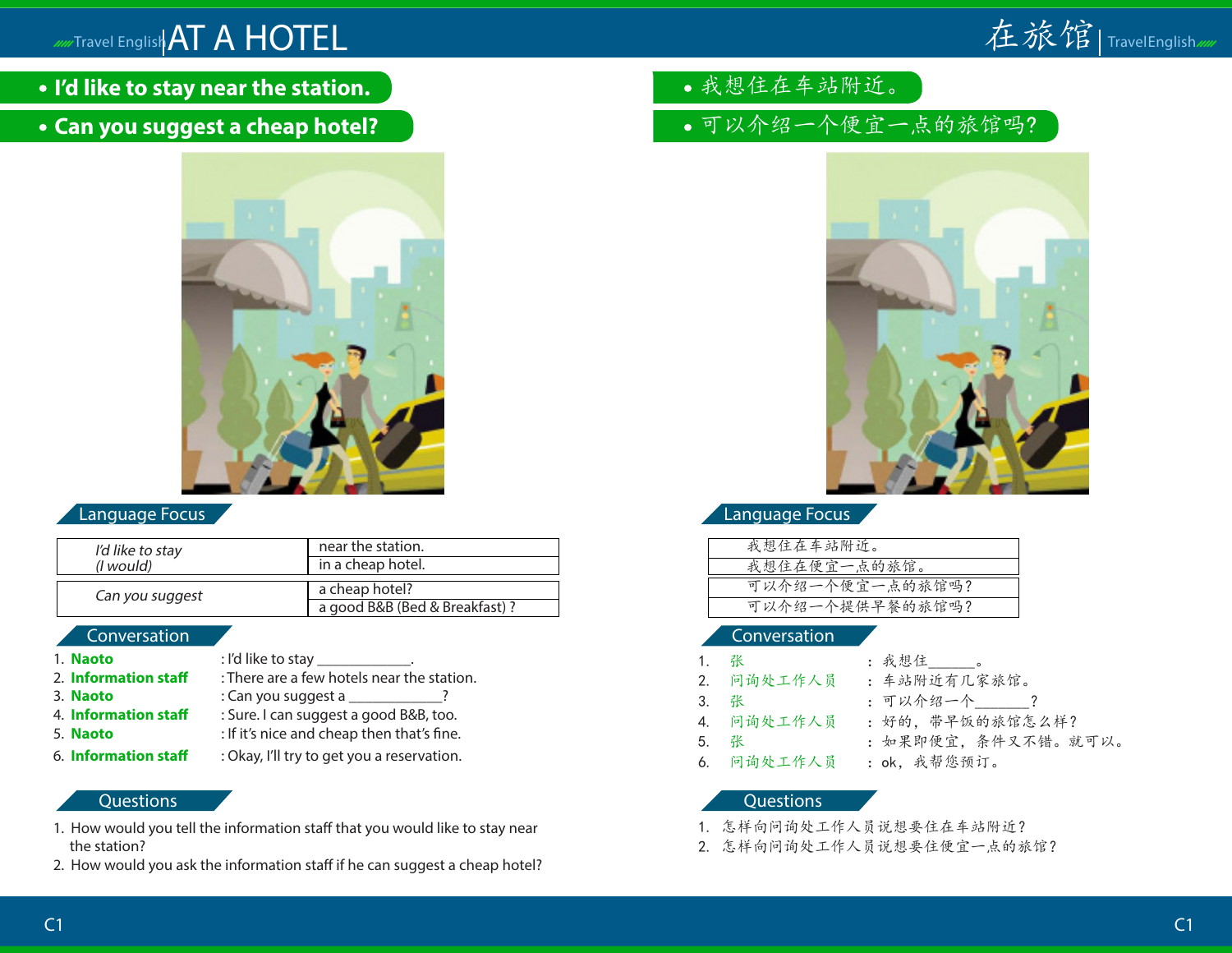

- **I have a reservation.**
- **I made my reservation at the information office.**



# Language Focus

| l have                | a reservation.             |  |
|-----------------------|----------------------------|--|
|                       | a voucher                  |  |
|                       |                            |  |
| I made my reservation | at the information office. |  |
|                       | on the internet.           |  |

## Conversation

- 1. **Zhang** : I have a \_\_\_\_\_\_\_\_\_\_\_\_. 2. **Front Desk** : Okay sir. Did you make your reservation on the internet? 3. **Zhang** : No, I made a reservation \_\_\_\_\_\_\_\_\_\_\_\_\_\_\_\_\_\_\_\_\_\_\_.
- 
- 

# 4. **Front Desk** : Do you have a voucher? 5. **Zhang** : Yes, I have.

## **Questions**

1. How would you tell the front desk that you have a reservation?

2. How would you tell the front desk that you made your reservation at the informat fice?

- 我有预约。
- 我在问询处预约了。



# Language Focus

| 我有预约。     |
|-----------|
| 我有住宿预约表。  |
|           |
| 我在问询处预约了。 |
| 我在网上预约了。  |
|           |

#### Conversation

1. 张 : 我有\_\_\_\_\_\_\_\_\_。 2. 前台 : OK, 先生。你是在网上预约的吗? 3. 张 : 不是,我在\_\_\_\_\_\_预约了。 4. 前台 : 你有住宿预约表吗? 5. 张 : 对,我有。

- 1. 怎样告诉前台你有预约?
- 2. 怎样告诉前台你是在问询处预约的?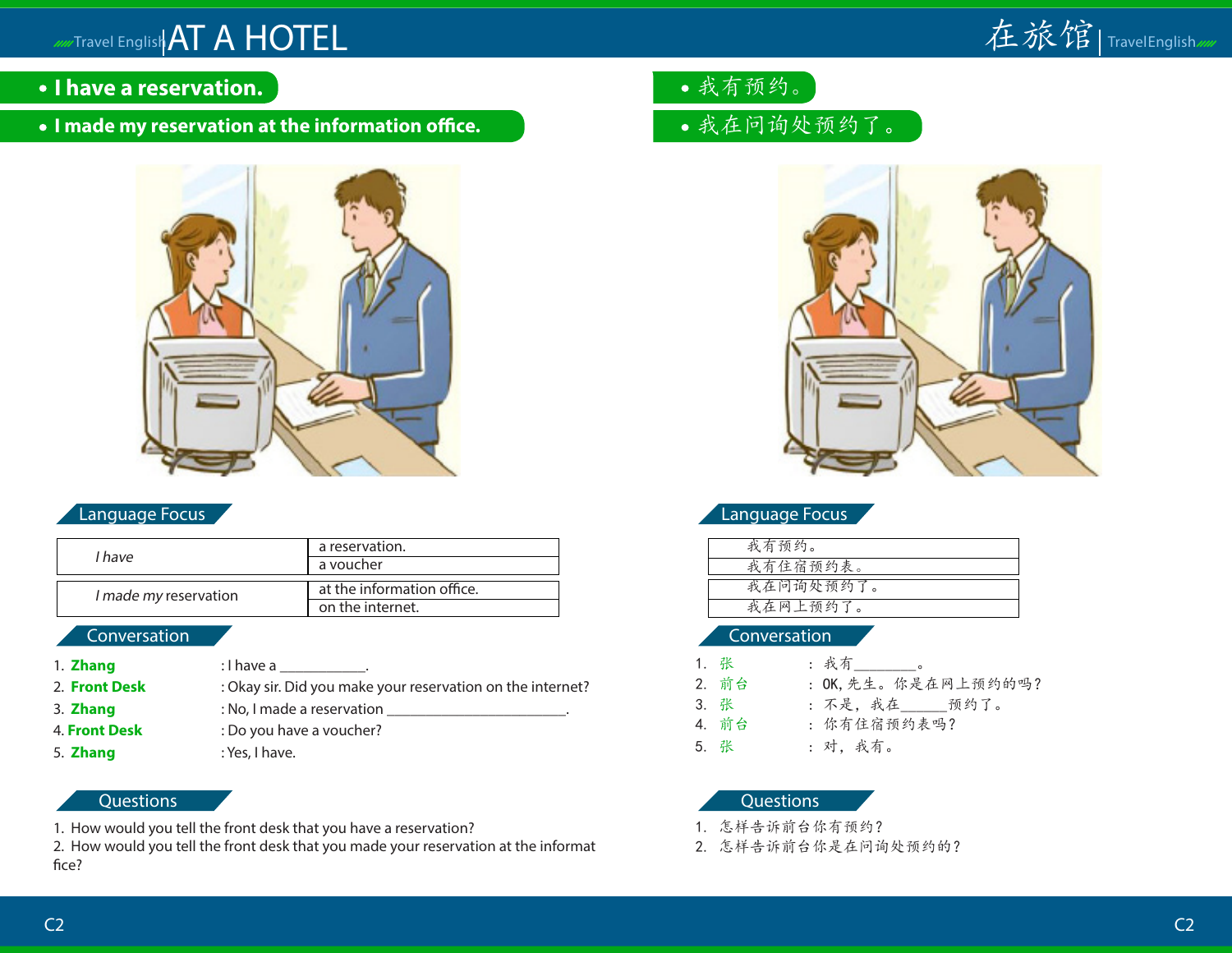

**I'd like a room for two nights.**

# **Do you have a twin room?**



### Language Focus

| I'd like a room   | for two nights.                    |
|-------------------|------------------------------------|
| ( <i>l</i> would) | with an ocean view.                |
| Do you have       | a twin room?<br>any cheaper rooms? |

## Conversation

- 1. **Front Desk** : What can I do for you?
- 2. **Zhang** : I'd like a single room for hights.
- 3. **Front Desk** : We are sorry, the single rooms are fully-booked.
- 4. **Zhang** : Do you have a zoom?
- 5. **Front Desk** : Yes sir. We still have some.
- 6. **Zhang** : Okay, I'd like a room with an ocean view.

## **Questions**

- 1. How would you tell the front desk that you'd like a single room for two n
- 2. How would you ask the front desk if the hotel has a twin room?

我想住两天。 有双人房吗?



# Language Focus

| 我想住两天。     |  |
|------------|--|
| 我想要海景房。    |  |
| 有双人房吗?     |  |
| 有便宜一点的房间吗? |  |
|            |  |

#### Conversation

- 1. 前台 : 我可以为您做点什么?
- 2. 张 : 我想要一间单人房, 住 晚。
- 3. 前台 : 很抱歉,单人房已经注满了。
- 4. 张 : 你们有\_\_\_\_\_\_房吗?
- 5. 前台 : 是的,还有几间?
- 6. 张 : OK.我要海景房。

- 1. 怎样跟前台说你要一个单人间,住两晚?
- 2. 怎样跟前台说有没有双人房?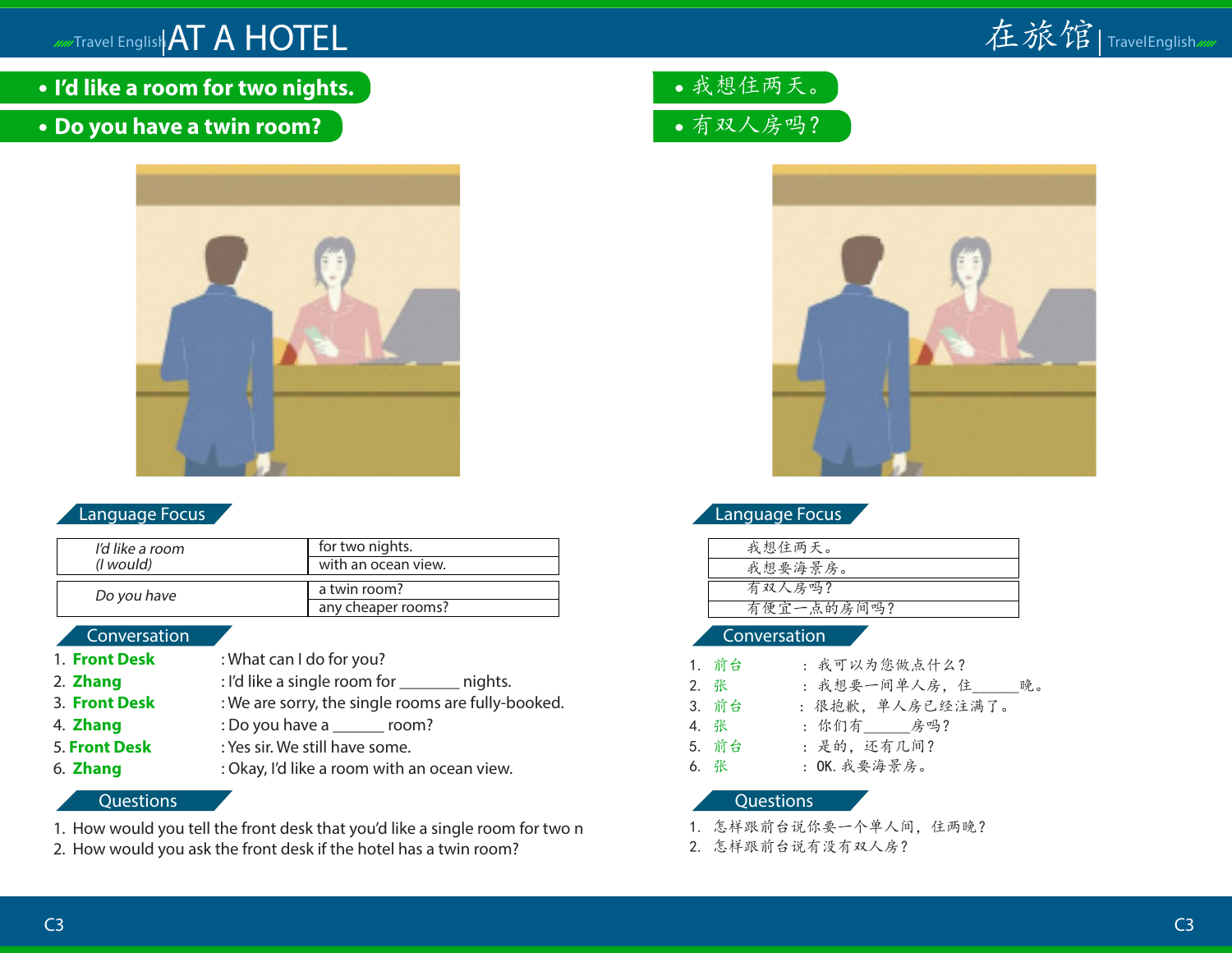# **All Travel English AT A HOTEL**



- **Is it possible to check the room?**
- **How much is a room for two nights?**



# Language Focus

| Is it possible to  | check the room?<br>use the telephone? |
|--------------------|---------------------------------------|
| How much is a room | for two nights?<br>per night?         |

### Conversation

- 1. **Zhang** : Is it possible to \_\_\_\_\_\_ the room?
- 2. **Front Desk** : Of course! It's on the third floor,room 303. Here's the key. (After checking)
- 3. **Zhang** : So, do you like the room?
- 4. **Front Desk** : Yes, how much is a room for \_\_\_\_\_\_ nights?
- 5. **Zhang** : It's 150\$ per night, so it would be 300\$ for two nights.

#### **Questions**

- 1. How would you ask the front desk if it is possible to check the room?
- 2. How would you ask the front desk how much is a room for two nights?

可以先看一下房间吗?

一个房间住两晚多少钱?



# Language Focus

| 可以先看一下房间吗?  |  |
|-------------|--|
| 可以用一下电话吗?   |  |
| 一个房间住两晚多少钱? |  |
| 一个房间一晚多少钱?  |  |

#### Conversation

1. 张 :可以 房间吗? 2. 前台 :当然,3楼303室。这是钥匙。 (确认以后) 3. 前台 :怎么样,喜欢这个房间吗? 4. 张 :是的,一个房间\_\_\_\_晚上多少钱? 5. 前台 :一晚上150美元,2个晚上300美元。

- 1. 怎样问前台可不可以看一下房间?
- 2. 怎样问前台一个房间住两晚多少钱?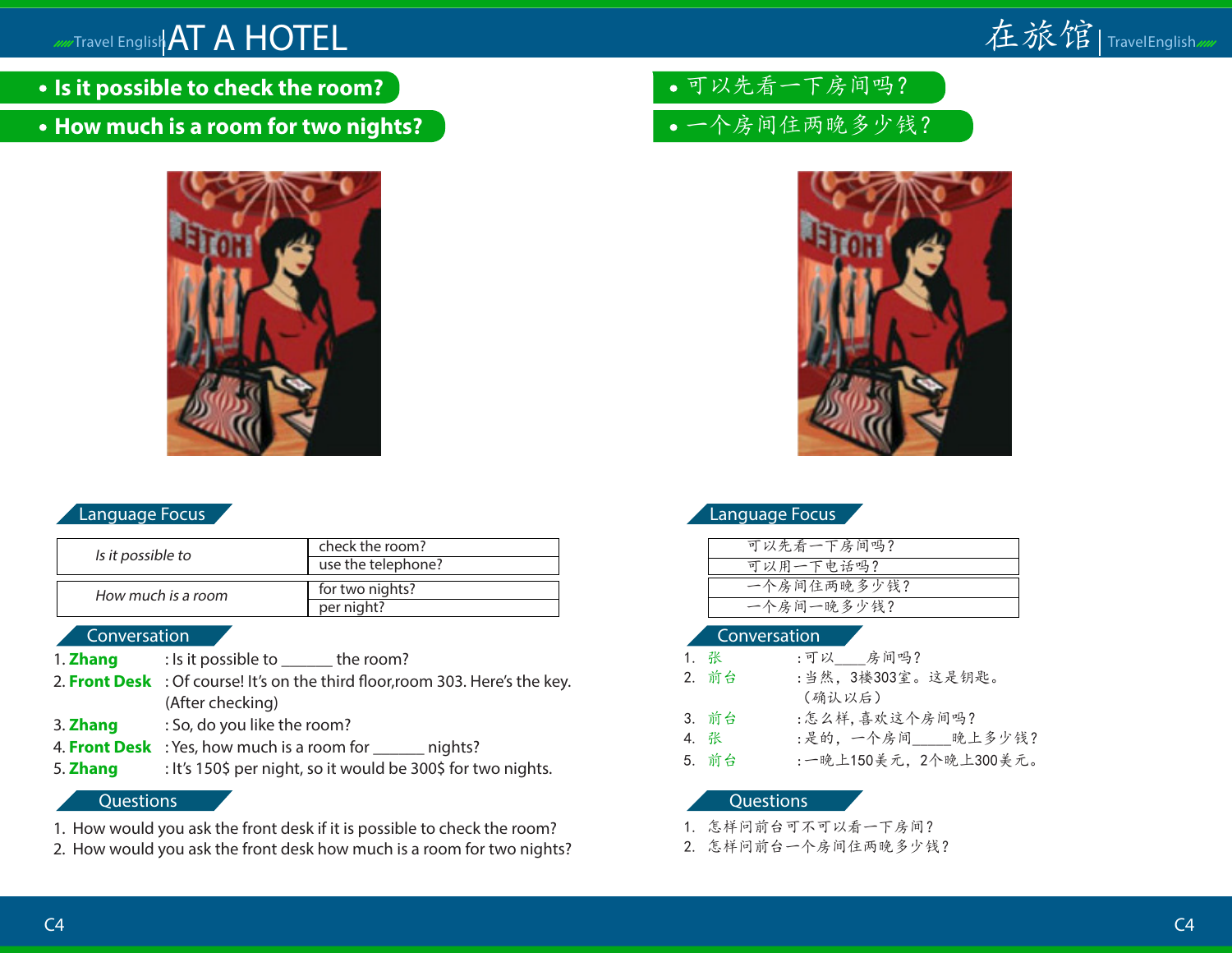

- **Does the room rate include breakfast?**
- **What time is breakfast served?**



# Language Focus

| Does the room rate include | breakfast?        |  |
|----------------------------|-------------------|--|
|                            | service fee?      |  |
|                            |                   |  |
| What time is               | breakfast served? |  |
|                            | the check out?    |  |

## Conversation

- 1. **Zhang** : Does the room rate include \_\_\_\_\_\_\_\_?
- 2. **Front Desk** : Yes sir.
- 3. **Zhang** : What time is \_\_\_\_\_\_\_\_\_\_\_ served?
- 4. **Front Desk** : Breakfast is served from 7 to 9 in the morning, sir.
- 5. **Zhang** : Thank you.

# Questions

- 1. How would you ask the front desk if the room rate includes breakfast?
- 2. How would you ask the front desk what time the breakfast is served?
- 房费里面包含早餐吗?
- 早餐几点供应?



# Language Focus

| 房费里面包含早餐吗?  |  |
|-------------|--|
| 房费里面包含服务费吗? |  |
|             |  |
| 早餐几点供应?     |  |
| 几点退房?       |  |
|             |  |

#### Conversation

| 1. 张  | : 房费里面包含<br>吗?      |
|-------|---------------------|
| 2. 前台 | :是的。                |
| 3. 张  | : 几点供应?             |
| 4. 前台 | : 早餐时间: 7: 00-9: 00 |
| 5. 张  | : 谢谢。               |

- 1. 怎样问前台房费里面是否包含早餐?
- 2. 怎样问前台早餐几点供应?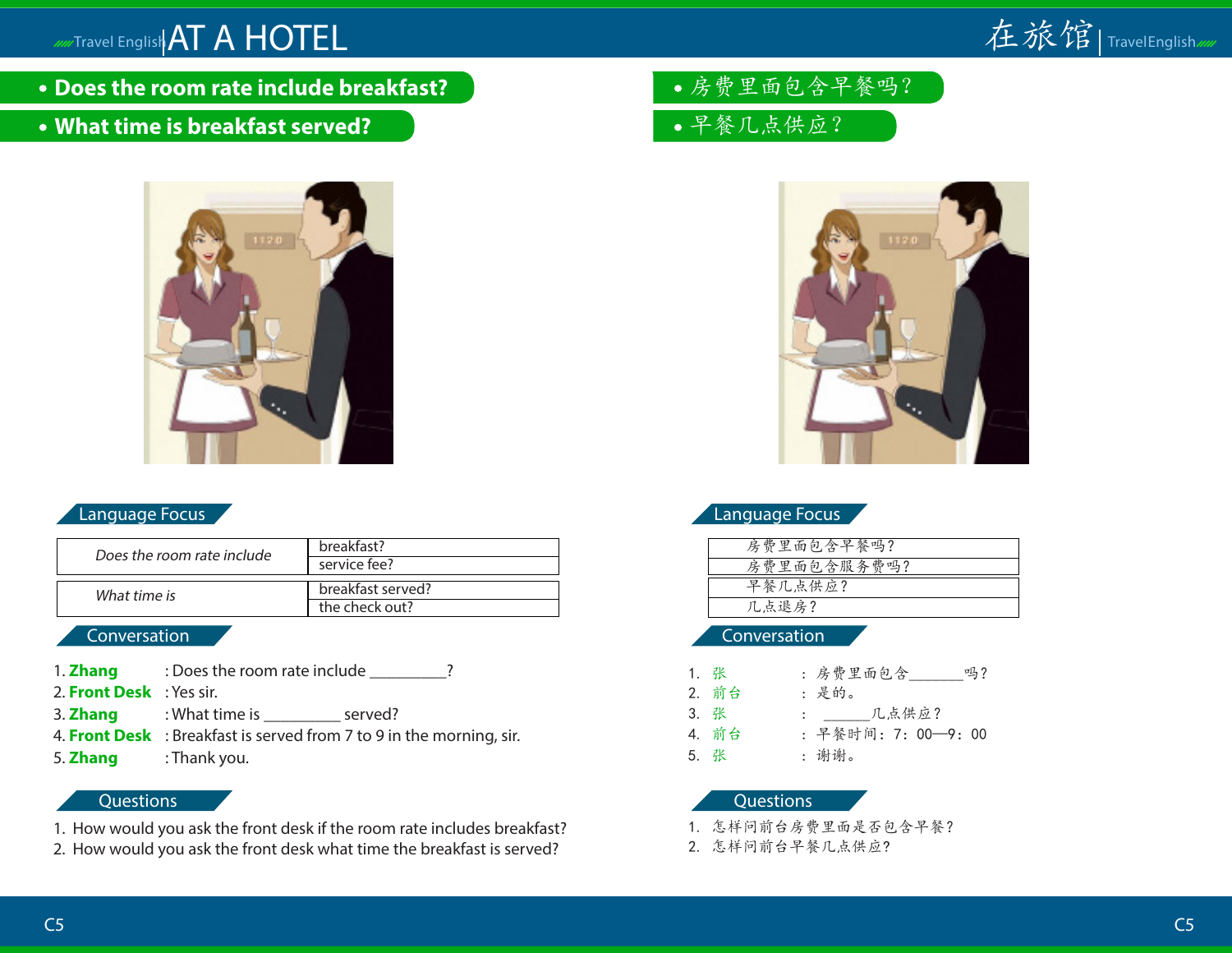

**I'd like a wake-up call, please.**

# **How do I use the safe?**



# Language Focus

| I'd like          | a wake-up call, |                      | please? |
|-------------------|-----------------|----------------------|---------|
| ( <i>l</i> would) | a room service, |                      |         |
| How do I use      |                 | the safe?            |         |
|                   |                 | the air conditioner? |         |

### Conversation

1. **Zhang** : I'd like a \_\_\_\_\_\_\_\_\_\_, please.<br>2. **Front Desk** : Okay sir. What time would you 2. **Front Desk** : Okay sir. What time would you like me to wake you up?<br>
3. **Zhang** : At 6:30 A.M. please. By the way, do I have a safe in my room? 3. **Zhang** : At 6:30 A.M. please. By the way, do I have a safe in my room?<br>4. **Front Desk** : Yes. it's in your closet. 4. **Front Desk** : Yes, it's in your closet.<br>5. **Zhang** : How do I use the 5. **Zhang** : How do I use the 2.<br>6. **Front Desk** : There are instructions post 6. **Front Desk** : There are instructions posted on it. 7. **Zhang** : Okay. I understand. Thank you.

#### **Questions**

- 1. How would you tell the front desk that you would like a wake-up call?
- 2. How would you ask the front desk how to use the safe?

# 我想要叫早服务。 怎样使用保险箱?

![](_page_5_Picture_13.jpeg)

# Language Focus

| 我想要叫早服务。 |  |
|----------|--|
| 我想要客房服务。 |  |
| 怎样使用保险箱? |  |
|          |  |
| 怎样使用空调?  |  |

### Conversation

| 1. 张             | : 我想要 ________。       |  |
|------------------|-----------------------|--|
| 2. 前台            | : OK. 你想几点起床?         |  |
| 3. 张             | : 早上6点半。另外, 房间里有保险箱吗? |  |
| 4. 前台            | : 有的, 在你的衣柜里。         |  |
| 5. 张             | : 怎样使用 ?              |  |
| 6. 前台            | : 保险柜上有说明书。           |  |
| 7. 张             | : 好的, 知道了, 谢谢。        |  |
| <b>Cuestions</b> |                       |  |
|                  |                       |  |

1. 怎样告诉前台你想要叫早服务?

2. 怎样问前台如何使用保险箱?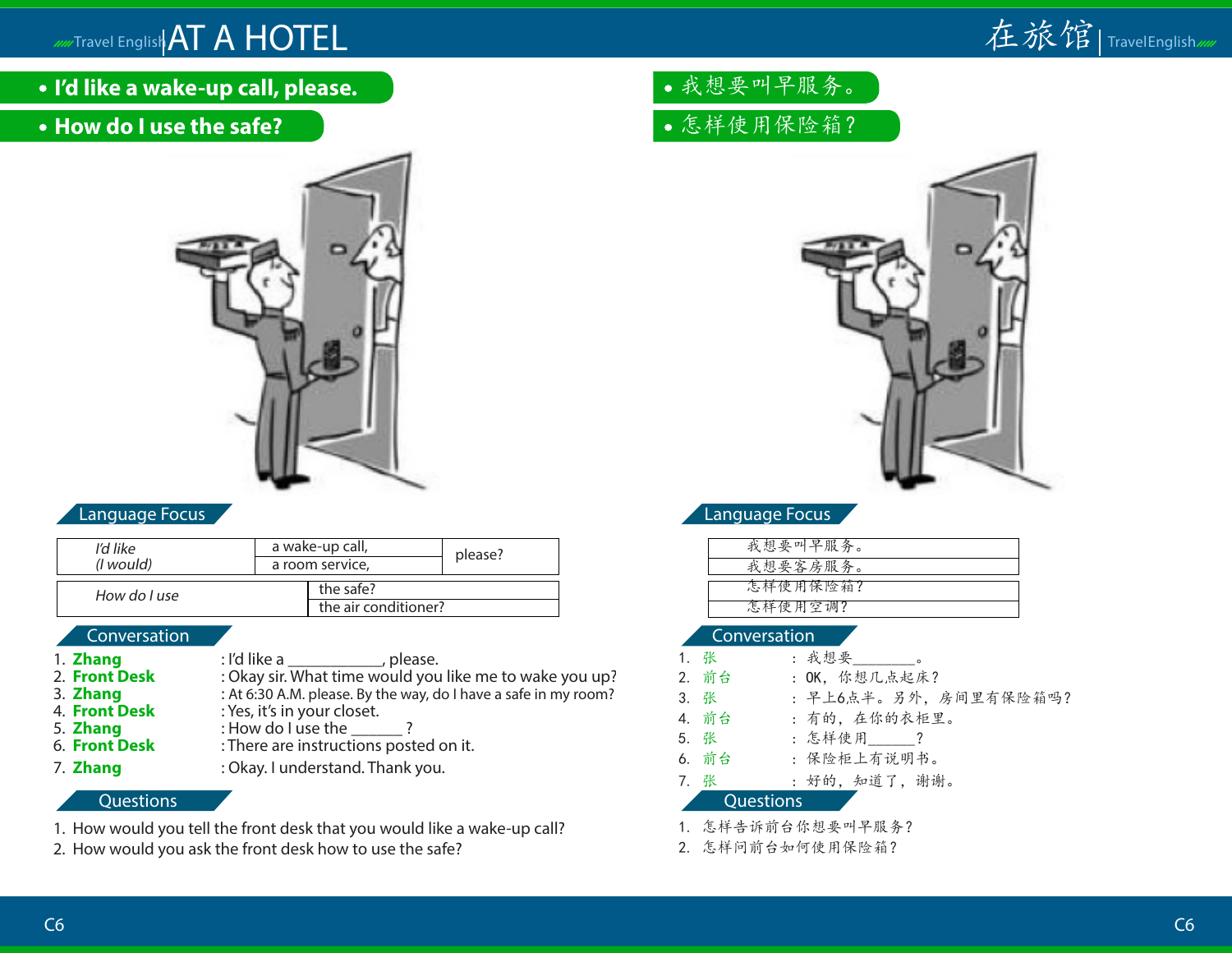![](_page_6_Picture_1.jpeg)

- **How do I make an international call?**
- **I'd like to charge the call to my room, please.**

![](_page_6_Picture_4.jpeg)

### Language Focus

| How do I make      | an international call?       |
|--------------------|------------------------------|
|                    | a local call?                |
|                    |                              |
| I'd like to charge | the call to my room, please. |
| ( <i>l</i> would)  | the meal to my room, please. |
|                    |                              |

#### Conversation

| 1. Zhang            | : Excuse me. How do I make an<br>call?     |
|---------------------|--------------------------------------------|
| 2. Front Desk       | : Just press 0 and then dial the number.   |
| 3. Zhang            | : Is it included in my room rate?          |
| 4. Front Desk       | : No, sir.                                 |
| 5. Zhang            | : Okay, then I'd like to charge the<br>to  |
| <b>6 Event Dock</b> | my room, please.<br>$V_{\alpha\alpha}$ cir |

6. **Front Desk** : Yes, sir.

#### Questions

- 1. How would you ask the front desk how to make an international call?
- 2. How would you tell the front desk that you would like to charge the call to your room?
- 怎样打国际电话?
- 请把电话费加到房费里面。

![](_page_6_Picture_15.jpeg)

## Language Focus

| 怎样打国际电话?     |
|--------------|
| 怎样打本地电话?     |
|              |
| 请把电话费加到房费里面。 |
| 请把餐费加到房费里面。  |
|              |

#### Conversation

| 1. 张  | : 打扰一下, 怎样打_____电话? |
|-------|---------------------|
| 2. 前台 | : 先拨0, 再拨号码就可以了。    |
| 3. 张  | : 电话费含在房费里面吗?       |
| 4. 前台 | :不含。                |
| 5. 张  | : OK. 请把 加到房费里面。    |
| 6. 前台 | : 好的, 先生。           |

- 1. 怎样问前台如何拨打国际电话?
- 2. 怎样告诉前台你想把电话费算到房费里?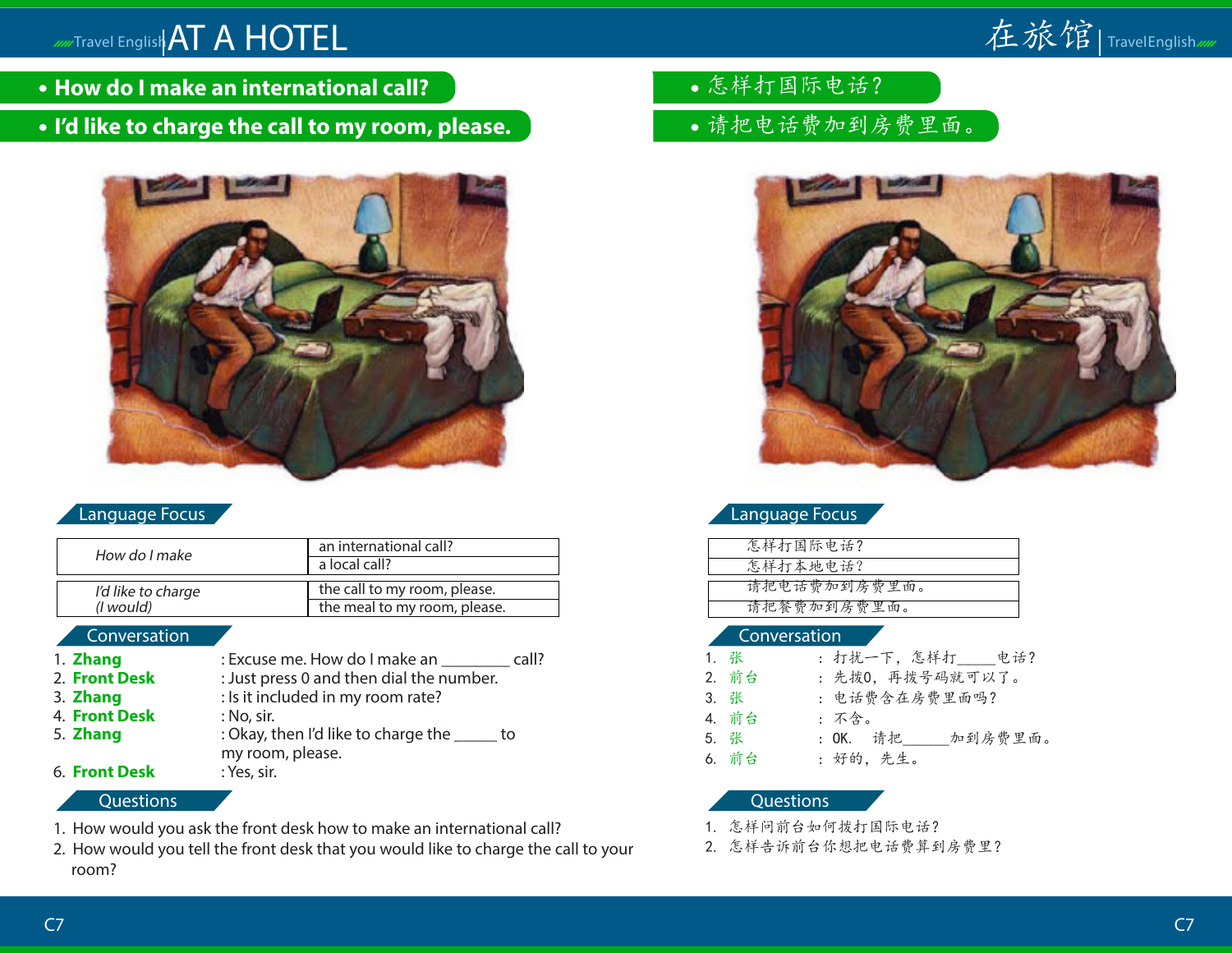# **MATTRAVEL English AT A HOTEL**

![](_page_7_Picture_1.jpeg)

- **I'm afraid I've lost my key.**
- **I've locked my key in my room.**

![](_page_7_Picture_4.jpeg)

# Language Focus

| I'm afraid  | I've lost my key.       |
|-------------|-------------------------|
|             | I can't make it.        |
|             |                         |
| I've locked | my key in my room.      |
|             | my passport in my room. |

### Conversation

- 1. **Zhang** : I'm afraid I've lost my \_\_\_\_\_\_.
- 2. **Hotel Clerk** : Do you have any idea where you have lost it?
- 3. **Zhang** : I'm not sure but I think, I've locked my \_\_\_\_ in my room.
- 4. **Hotel Clerk** : Okay. I will give you a spare key.
- 
- 5. **Zhang** : Thank you. I'll check it now.

## **Questions**

- 1. How would you tell the hotel clerk that you've lost your key?
- 2. How would you tell the hotel clerk that you've locked your key in your room?
- 我恐怕把钥匙弄丢了。
- 我把钥匙锁在房间里面了。

![](_page_7_Picture_19.jpeg)

# Language Focus

| 我恐怕把钥匙弄丢了。   |
|--------------|
| 恐怕我做不了这个。    |
|              |
| 我把钥匙锁在房间里面了。 |
| 我把护照锁在房间里面了。 |
|              |

Conversation

- 1. 张 : 我恐怕把 弄丢了。
- 2. 旅馆服务员 : 你知道大概在哪里丢的吗?
- 3. 张 : 不太确定。但是我想我把 锁在我的房间里面了。
- 4. 旅馆服务员 : OK.我给你一把备用钥匙。
- 5. 张 : 谢谢,我马上去看一下。

- 1. 怎样告诉旅馆服务员你弄丢了钥匙?
- 2. 怎样告诉旅馆服务员你把钥匙锁在房间里面了?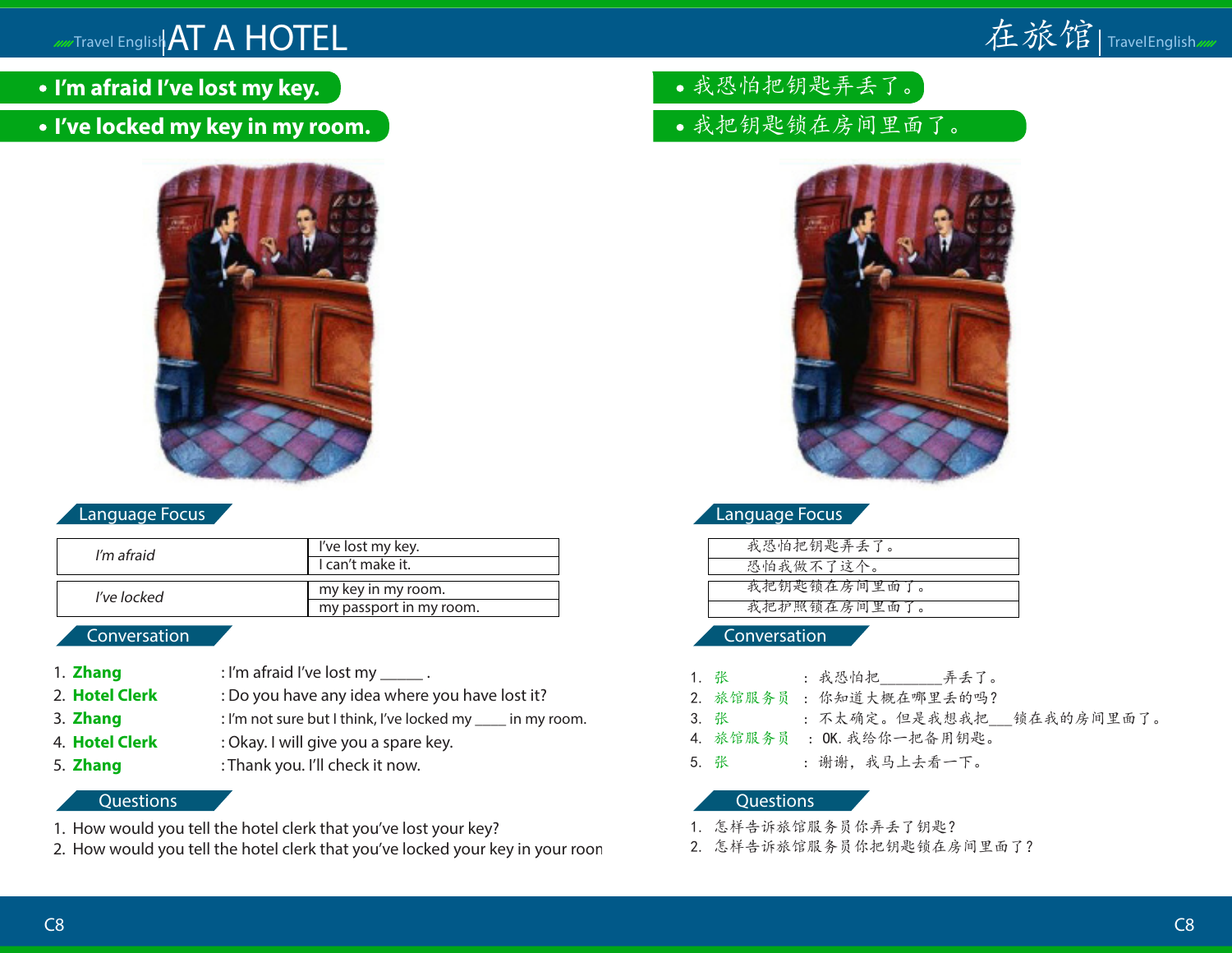# AND Travel English AT A HOTEL

![](_page_8_Picture_1.jpeg)

- **Could you send someone to fix the Wi-fi router?**
- **There's no hair dryer in the bathroom.**

![](_page_8_Picture_4.jpeg)

# Language Focus

| Could you send | someone to fix the Wi-fi router?<br>a bellboy?              |
|----------------|-------------------------------------------------------------|
| There's no     | hair dryer in the bathroom.<br>housekeeping in my room yet. |

### Conversation

- 1. **Hotel Clerk** : May I help you?
- 2. **Zhang** : Could you send someone to fix the  $\frac{1}{2}$ ?
- 3. **Hotel Clerk** : What's wrong with it?
- 4. **Zhang** : There's no hair dryer in the \_\_\_\_\_\_.
- 5. **Hotel Clerk** : We are sorry. I'll send someone right away.
- 
- 6. **Zhang** : Thank you.

# **Questions**

1. How would you ask the hotel clerk if he could send someone to fix the Wi-fi router?

2. How would you tell the hotel clerk that there's no hair dryer in the bathroom?

- •可以派人修理一下无线路由器吗?
- 浴室没有吹风机?

![](_page_8_Picture_20.jpeg)

# Language Focus

| 可以派人修理一下无线路由器吗? |  |
|-----------------|--|
| 可以派一个服务员来吗?     |  |
| 浴室没有吹风机?        |  |
| 我的房间还没有打扫?      |  |
|                 |  |

### Conversation

- 1. 旅馆服务员 : 有什么可以帮您的吗?
- 2. 张 : 可以派人来修理一下 ?
- 3. 旅馆服务员 : 哪个地方坏了?
- 4. 张 : \_\_\_\_ 没有吹风机?
- 5. 旅馆服务员 : 对不起。我马上派人过去。
- 6. 张 : 谢谢。

- 1. 怎样告诉旅馆服务员是否可以让他派人来修理一下淋浴?
- 2. 怎样告诉旅馆服务员淋浴没有热水?